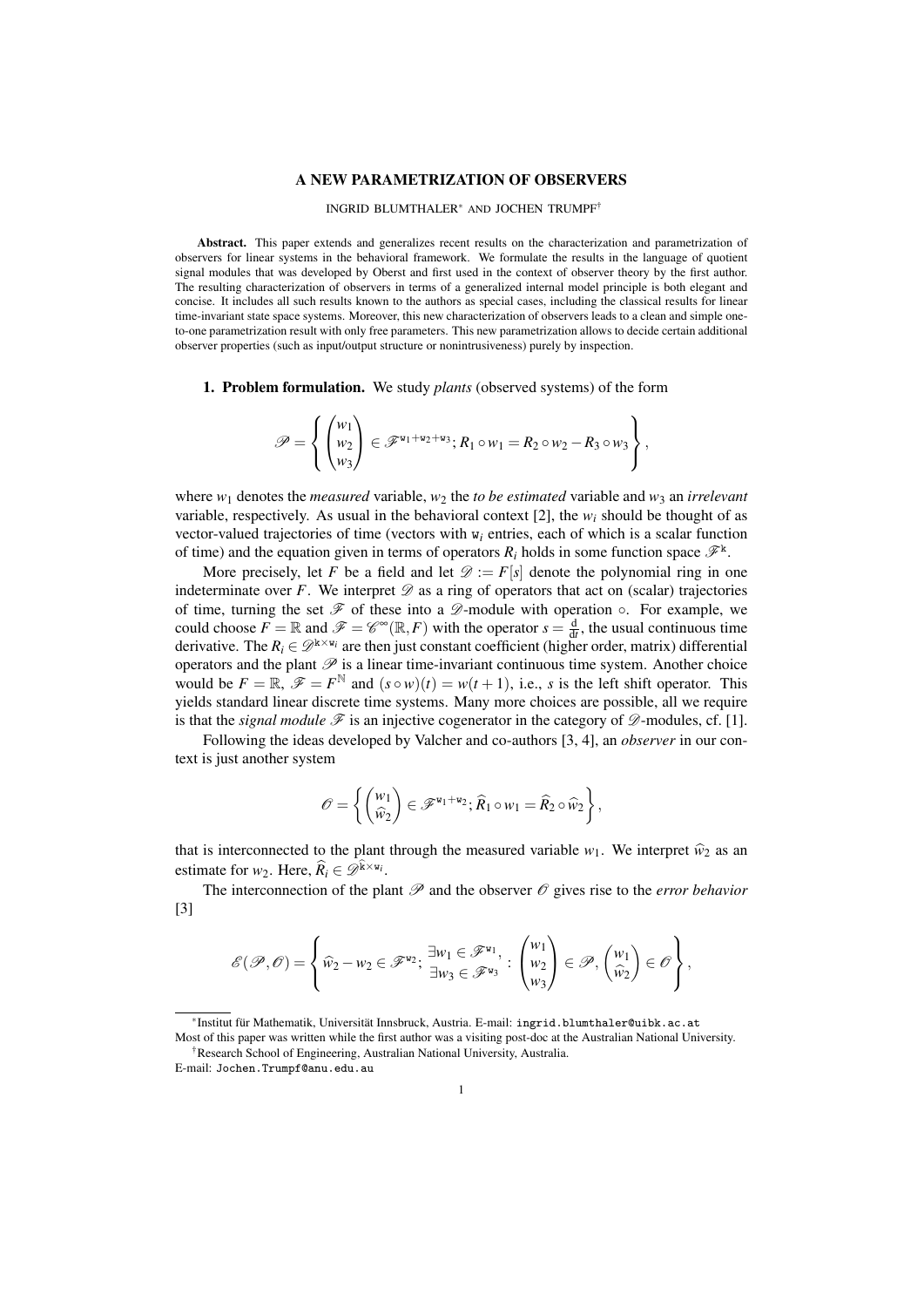

FIG. 1.1. *The observer interconnection.*

cf. Figure 1.1. A typical design goal in observer design is to make this error behavior *stable*, such that the observer error tends to zero for time to infinity. More generally, we consider a multiplicatively closed saturated subset (monoid) *T* of  $\mathscr{D}\setminus\{0\}$  that defines our notion of stability. A scalar trajectory is considered stable (or *T*-*small*) if it lies in  $t_T(\mathscr{F})$  :=  $\{w \in \mathscr{F}; \exists t \in T : t \circ w = 0\}$ , the *T*-torsion submodule of  $\mathscr{F}$ . For example, in the continuous time standard case *T* could be the set of all Hurwitz polynomials. Then the *T*-torsion submodule of  $\mathscr{F} = \mathscr{C}^\infty(\mathbb{R}, F)$  consists precisely of those polynomial-exponential functions (Bohl functions) that go to zero for time to infinity, yielding the usual notion of *asymptotic observers*. Another choice would be  $T = F \setminus \{0\}$  whence a "stable" trajectory is equal to zero, yielding *exact observers*. The latter case motivates the alternative name "*T*-small" trajectories. Following [7, 8] we call an observer  $\mathcal O$  a *T*-*observer* for a given plant  $\mathcal P$  if the resulting error behavior  $\mathscr{E}(\mathscr{P}, \mathscr{O})$  is *T*-small.

Another common design goal in observer design is the requirement for the observer not to "disturb" the plant in its operation. Following [9], we call an observer *nonintrusive* if the behavior of the plant variables  $(w_1, w_2, w_3)$  remains unchanged after interconnection with the observer, formally  $(\mathscr{P} \wedge_{w_1} \mathscr{O})_{(w_1,w_2,w_3)} = \mathscr{P}$  where  $\wedge_{w_1}$  denotes interconnection through  $w_1$ , cf. Figure 1.1, and the variable subscript notation indicates projection on the variables  $(w_1, w_2, w_3)$ , eliminating the variable  $\hat{w}_2$ . A special case of a nonintrusive observer is an *i/oobserver*, where the measurement  $w_1$  enters the observer as an input and the estimate  $\hat{w}_2$  is the corresponding output. Classical state space observers fall into this latter category.

We introduce a slight relaxation of the notion of nonintrusiveness and call an observer *Tnonintrusive* if the plant behavior remains *essentially* unchanged after interconnection with the observer, meaning that if there are changes then these changes are *T*-small. Formally, for any  $(w_i) \in \mathscr{P}$  there exists a  $(\tilde{w}_i) \in (\mathscr{P} \wedge_{w_1} \mathscr{O})_{(w_1,w_2,w_3)}$  such that  $\tilde{w}_i - w_i$  is *T*-small for  $i = 1, 2, 3$ . Obviously, a nonintrusive observer is *T*-nonintrusive for any *T*.

We are interested in characterizing and parametrizing *T*-observers for a given plant, and to do this in a way that other desirable observer properties such as nonintrusiveness can be easily decided based on the corresponding parameter values.

2. Main results. Our first main result is the following general *internal model principle* for observers.

THEOREM 2.1. *Given a plant*  $\mathcal{P}$ *, an observer*  $\mathcal{O}$  *is a T-nonintrusive T-observer if and only if*  $\widehat{w}_2$  *is T-observable from*  $w_1$  *in*  $\mathcal O$  *and* 

$$
(\mathscr{P}_T)_{(w_1,w_2)} \subseteq \mathscr{O}_T.
$$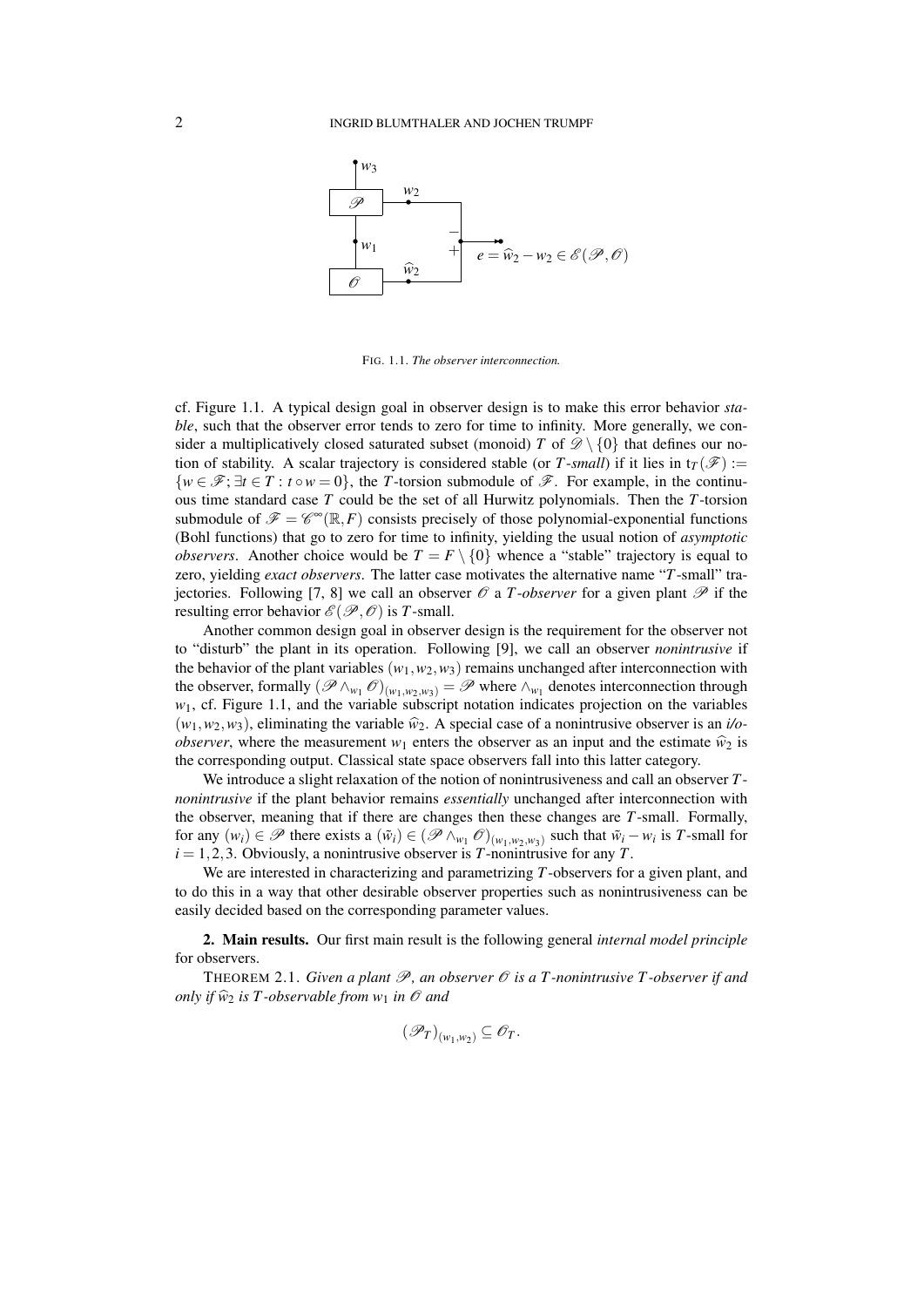Here,  $\hat{w}_2$  is *T*-observable from  $w_1$  in  $\mathcal O$  if

$$
\begin{pmatrix} w_1 \\ \widehat{w}_2 \end{pmatrix}, \begin{pmatrix} w_1 \\ \widehat{w}'_2 \end{pmatrix} \in \mathscr{O} \implies \widehat{w}'_2 - \widehat{w}_2 \in (\mathop{\rm tr} (\mathscr{F}))^{\mathop{\rm w}\nolimits_2},
$$

i.e., if  $w_1$  determines  $\hat{w}_2$  in  $\mathcal O$  up to *T*-small trajectories. In our context, this is equivalent to the implication  $\begin{pmatrix} 0 \\ \hat{w}_2 \end{pmatrix} \in \mathcal{O} \Rightarrow \hat{w}_2$  is *T*-small. In the standard continuous time case this to the implication  $\begin{pmatrix} \hat{w}_2 \\ \hat{w}_3 \end{pmatrix} \in V \implies w_2$  is *I*-sman. In the standard continuous time case this notion corresponds to the usual notion of observability if  $T = F \setminus \{0\}$  and to the usual notion of detectability if *T* is the set of Hurwitz polynomials. The *quotient behaviors*  $\mathcal{P}_T$  and  $\mathscr{O}_T$  are defined via the quotient signal module  $\mathscr{F}_T$  that has a natural  $\mathscr{D}_T$ -module structure over the *localized ring*  $\mathscr{D}_T$ . The decomposition  $\mathscr{F} \cong \mathscr{F}_T \oplus \mathfrak{t}_T(\mathscr{F})$  allows the interpretation of a signal in  $\mathcal{F}_T$  as an equivalence class of signals with respect to the equivalence relation defined by  $t_T(\mathcal{F})$ , i.e. as a signal in  $\mathcal F$  that is specified "up to a *T*-small part". The corresponding decomposition  $\mathscr{B} \cong \mathscr{B}_T \oplus (\mathscr{B} \cap \mathfrak{t}_T(\mathscr{F})^\ell)$  for a behavior  $\mathscr{B} \subseteq \mathscr{F}^\ell$  allows a similar interpretation for quotient behaviors  $\mathscr{B}_T$ . For the details see [8]. The name "internal model principle" is justified by the (nontrivial) fact that the inclusion can equivalently be formulated as  $(\mathscr{P}_{(w_1,w_2)}^{(T)}\n\subseteq \mathscr{O}$ , recovering and generalizing the results of [9]. Here,  $(\mathscr{P}_{(w_1,w_2)}^{(T)})^{(T)}$  is the largest subbehavior of  $\mathscr{P}_{(w_1,w_2)}$  that has no nontrivial *T*-small ("stable") autonomous part. See Corollary 2.3 below for a precise statement and proof of this result.

*Proof of Theorem 2.1.* We use the proof technique via quotient signal modules as in [8]. Let  $\mathcal O$  be a *T*-nonintrusive *T*-observer for  $\mathcal P$ . Assume  $\begin{pmatrix} 0 \\ \hat w_2 \end{pmatrix} \in \mathcal O$ . Since the zero signal<br>optained in  $\mathcal P$  it follows that  $\hat w_2 = \hat w_2 = 0$  is contained in  $\mathcal E(\mathcal P, \mathcal O)$  and is hence *T*. is contained in  $\mathcal{P}$ , it follows that  $\hat{w}_2 = \hat{w}_2 - 0$  is contained in  $\mathcal{E}(\mathcal{P}, \mathcal{O})$  and is hence *T*-<br>small. We deduce that  $\hat{w}_2$  is *T* observable from  $w_i$  in  $\mathcal{O}$ . Now consider a (quotient) traject small. We deduce that  $\hat{w}_2$  is *T*-observable from  $w_1$  in  $\mathcal{O}$ . Now consider a (quotient) trajectory  $\begin{bmatrix} w_1 \\ w_2 \end{bmatrix} \in (\mathscr{P}_T)_{(w_1, w_2)}$ . *T*-nonintrusiveness of  $\mathscr{O}$  implies that there exists  $\hat{w}_2 \in \mathscr{F}_T^{w_2}$  such that  $\int_{\widehat{w}}^{w_1}$  $\mathcal{W}_1^{(w)} \in \mathcal{O}_T$ . It follows that  $\hat{w}_2 - w_2$  is contained in  $\mathcal{E}(\mathcal{P}_T, \mathcal{O}_T) = (\mathcal{E}(\mathcal{P}, \mathcal{O}))_T$  which is zero<br>is a substant of  $\mathcal{E}(\mathcal{P}, \mathcal{O})$  as a substant of  $\mathcal{F}$  and  $W$ , that is that  $(\mathcal{W$ since all elements of  $\mathscr{E}(\mathscr{P}, \mathscr{O})$  are assumed to be *T*-small. We deduce that  $\binom{w_1}{w_2} = \binom{w_1}{\hat{w}_2}$  and since an embed is of  $\mathcal{E}(\mathcal{F}, \mathcal{U})$  are assumed to be *I*-sman. We deduce that  $(w_2) - (w_2)$ <br>hence  $\binom{w_1}{w_2} \in \mathcal{O}_T$ , proving that  $(\mathcal{P}_T)_{(w_1, w_2)} \subseteq \mathcal{O}_T$ .

Conversely, let  $\hat{w}_2$  be *T*-observable from  $w_1$  in  $\mathcal O$  and let  $(\mathcal P_T)_{(w_1,w_2)} \subseteq \mathcal O_T$ . Projec-<br>categories in this inclusion width  $(\mathcal P)$   $\subset (\mathcal P)$ . This is equivalent to  $(\mathcal P)$ . tion onto  $w_1$  in this inclusion yields  $(\mathscr{P}_T)_{w_1} \subseteq (\mathscr{O}_T)_{w_1}$ . This is equivalent to  $(\mathscr{P}_T \wedge_{w_1}$  $\mathscr{O}_T$ <sub>(*w*1,*w*<sub>2</sub>,*w*<sub>3</sub>) =  $\mathscr{P}_T$ , and hence  $\mathscr{O}$  is *T*-nonintrusive. Finally we show the *T*-observer prop-</sub> erty by showing that all signals in  $\mathscr{E}(\mathscr{P}, \mathscr{O})$  are *T*-small or, equivalently, that  $\mathscr{E}(\mathscr{P}_T, \mathscr{O}_T)$  =  $(\mathscr{E}(\mathscr{P}, \mathscr{O}))_T = 0$ . To this end consider arbitrary signals  $\begin{pmatrix} w_1 \\ w_2 \\ w_3 \end{pmatrix}$  $\left(\begin{array}{c}\n\varphi_T \\
\varphi_2\n\end{array}\right) \in \mathscr{O}_T$ . Then  $\begin{bmatrix} w_1 \\ w_2 \end{bmatrix}$  ∈  $(\mathscr{P}_T)_{(w_1, w_2)} \subseteq \mathscr{O}_T$ . Now *T*-observability of  $\hat{w}_2$  from  $w_1$  in  $\mathscr{O}$  is equivalent to observability of  $\hat{w}_2$  from  $w_1$  in  $\mathcal{O}_T$  and hence  $\begin{pmatrix} w_1 \\ w_2 \end{pmatrix}$ ,  $\begin{pmatrix} w_1 \\ \hat{w}_2 \end{pmatrix}$  $\left(\hat{w}_1^{\text{v}_1}\right) \in \mathscr{O}_T$  implies that  $\hat{w}_2 - w_2 = 0$  as required.

The previous theorem immediately implies the following existence result for *T*-nonintrusive *T*-observers.

COROLLARY 2.2. The plant  $\mathcal P$  admits a T-nonintrusive T-observer if and only if  $w_2$  is *T*-observable from  $w_1$  *in*  $\mathcal{P}$ *. In this case there always exists a nonintrusive T-observer.* 

*Proof.* Let  $w_2$  be *T*-observable from  $w_1$  in  $\mathscr{P}$ . The choice  $\mathscr{O} := \mathscr{P}_{(w_1,w_2)}$  satisfies the requirements and is even nonintrusive.

Conversely, let  $\mathcal O$  be a *T*-nonintrusive *T*-observer. Assume  $\begin{pmatrix} 0 \\ w_2 \end{pmatrix} \in \mathcal P_{(w_1, w_2)}$ . Since the zero signal is contained in  $\mathcal{O}$ , it follows that  $w_2 = w_2 - 0$  is contained in  $\mathcal{E}(\mathcal{P}_{(w_1,w_2)}, \mathcal{O}) =$  $\mathscr{E}(\mathscr{P},\mathscr{O})$  and is hence *T*-small. We deduce that  $w_2$  is *T*-observable from  $w_1$  in  $\mathscr{P}_{(w_1,w_2)}$  and hence in  $\mathscr{P}$ .  $\square$ 

The above results are completely independent of the irrelevant variables  $w_3$ , as would be expected. They only depend on the projection of the plant behavior on the variables  $(w_1, w_2)$ , i.e. on the behavior obtained after eliminating the variable  $w_3$ . In the following, we assume that no irrelevant variables are present, or that they have already been eliminated, in order to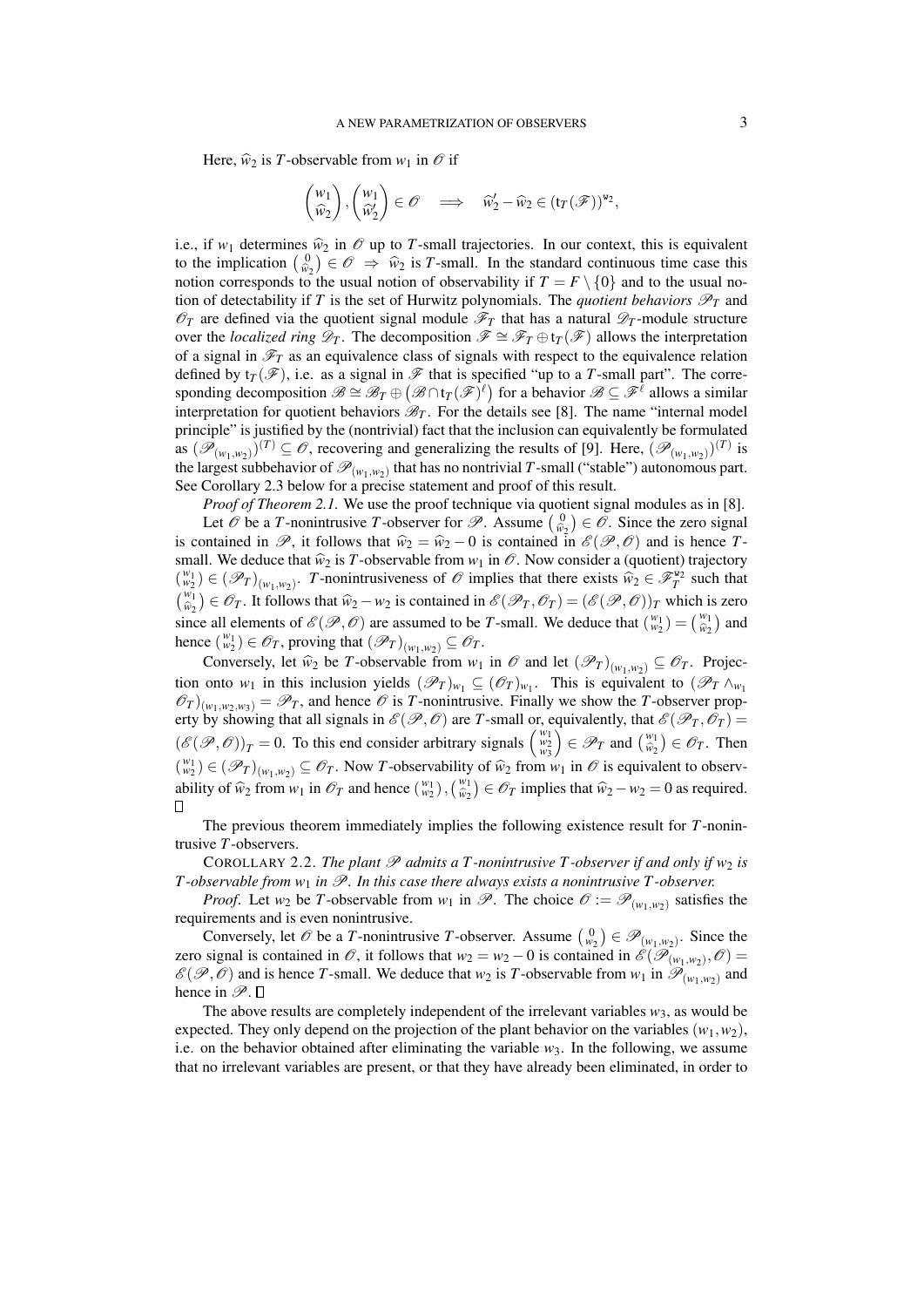simplify notation. We consider a given plant

$$
\mathscr{P} = \left\{ \begin{pmatrix} w_1 \\ w_2 \end{pmatrix} \in \mathscr{F}^{w_1 + w_2}; R_1 \circ w_1 = R_2 \circ w_2 \right\}
$$

where  $R_i \in \mathscr{D}^{k \times w_i}$ ,  $w := w_1 + w_2$ , and  $R := (R_1, -R_2) \in \mathscr{D}^{k \times w}$  is of full row rank k.

We define the behavior  $\mathcal{P}^{(T)}$  as the largest subbehavior of  $\mathcal P$  that does not itself contain a nontrivial *T*-small autonomous subbehavior. More precisely:

$$
\mathscr{P}^{(T)} = \mathscr{P}_{\text{cont}} \oplus \mathscr{P}_{\text{antistab}}
$$

where  $\mathscr{P} = \mathscr{P}_{cont} \oplus \mathscr{P}_{aut}$  is a decomposition of  $\mathscr{P}$  in its controllable part and an autonomous complement and  $\mathscr{P}_{\text{aut}} = \mathscr{P}_{\text{stab}} \oplus \mathscr{P}_{\text{antistab}}$ ,  $\mathscr{P}_{\text{stab}} = \mathscr{P}_{\text{aut}} \cap (\mathfrak{t}_T(\mathscr{F}))^{\text{w}}$ , meaning that  $\mathscr{P}_{\text{stab}}$ consists of those signals in  $\mathscr{P}_{\text{aut}}$  that are *T*-small. It can be shown that  $\mathscr{P}^{(T)}$  is the smallest behavior such that its quotient  $(\mathscr{P}^{(T)})_T$  is equal to the quotient behavior  $\mathscr{P}_T$  of  $\mathscr{P}$ , and hence in particular  $\mathcal{P}^{(T)}$  does not depend on the (non-unique) choice of the autonomous part  $\mathscr{P}_{\text{aut}}$  of  $\mathscr{P}$ . For any kernel representation  $\mathscr{P}^{(T)} = \{ (\begin{smallmatrix} w_1 \\ w_2 \end{smallmatrix}) \in \mathscr{F}^{w_1+w_2}$ ;  $R^{(T)} \circ (\begin{smallmatrix} w_1 \\ w_2 \end{smallmatrix}) = 0 \}$ where  $R^{(T)} \in \mathscr{D}^{k' \times w}$ , the injective cogenerator property yields that the module of equations  $\mathscr{D}^{1\times k'}R^{(T)}$  is the largest submodule *U* of  $\mathscr{D}^{1\times w}$  with  $U_T = (\mathscr{D}^{1\times k}R)_T = \mathscr{D}^{1\times k}_T R$ , i.e.,

$$
\mathscr{D}^{1\times \mathtt{k}'}R^{(T)}=\mathscr{D}_T^{1\times \mathtt{k}}R\cap \mathscr{D}^{1\times \mathtt{w}}.
$$

It follows that rank $(R^{(T)})$  = rank $(R)$  = k, and hence we may w.l.o.g. choose  $R^{(T)} \in \mathscr{D}^{k \times w}$ , i.e.,  $k' = k$ .

COROLLARY 2.3. *Given a plant*  $\mathscr{P} \subseteq \mathscr{F}^{\mathsf{w}_1+\mathsf{w}_2}$ , an observer  $\mathscr{O}$  *is a T*-nonintrusive T*observer if and only if*  $\hat{w}$  *is T-observable from w<sub>1</sub> in*  $\mathcal O$  *and* 

$$
\mathscr{P}^{(T)} \subseteq \mathscr{O}.
$$

*Proof.* It is intuitively clear that the inclusions  $\mathcal{P}_T \subseteq \mathcal{O}_T$  and  $\mathcal{P}^{(T)} \subseteq \mathcal{O}$  are equivalent since both signify that  $\mathscr P$  is contained in  $\mathscr O$  "up to a *T*-small part". More precisely, by the injective cogenerator property of  $\mathscr{F}_T$  over  $\mathscr{D}_T$ , an observer  $\mathscr{O} = \{(\begin{smallmatrix} w_1 \\ \hat{w}_2 \end{smallmatrix}) \in \mathscr{F}^{\mathsf{w}_1 + \mathsf{w}_2}; \hat{\mathcal{R}} \circ$ the injective cogenerator property or  $\mathcal{F}_T$  over  $\mathcal{D}_T$ , an observer  $\mathcal{U} = \{(\hat{w}_2, \hat{w}_1, \hat{w}_2) = 0\}$ ,  $\hat{R} \in \mathcal{D}^{\hat{k} \times w}$ , satisfies  $\mathcal{P}_T \subseteq \mathcal{O}_T$  if and only if  $\mathcal{D}_T^{1 \times \hat{k}} \hat{R} \subseteq \mathcal{D}_T^{1 \times k}$  $\hat{W}_1^{(0)} = 0$ ,  $\hat{R} \in \mathscr{D}^{\hat{k} \times w}$ , satisfies  $\mathscr{P}_T \subseteq \mathscr{O}_T$  if and only if  $\mathscr{D}_T^{1 \times \hat{k}} \hat{R} \subseteq \mathscr{D}_T^{1 \times k} R$ , i.e. if and only if  $\widehat{R} \in \mathscr{D}_T^{\widehat{k} \times k} R \cap \mathscr{D}^{\widehat{k} \times w} = \mathscr{D}^{\widehat{k} \times k} R^{(T)}$ . The injective cogenerator property of  $\mathscr{F}$  over  $\mathscr{D}$  implies that this is the case if and only if  $\mathscr{P}^{(T)} \subset \mathscr{O}$ .  $\Box$ 

The significance of the previous characterization result for observers owes to the fact that it is easy to compute a kernel representation of the behavior  $\mathscr{P}^{(T)}$  from the kernel representation of  $\mathscr P$  given by the  $R_i$  by means of Algorithm 2.6 stated below. The inclusion in the above theorem then corresponds to a factorization equation between this and the observer representation, yielding a novel parametrization of all *T*-nonintrusive *T*-observers.

Our second main result is the following constructive parametrization of all *T*-nonintrusive *T*-observers for a given plant. We assume again that the irrelevant variables  $w_3$  have already been eliminated in order to simplify notation.

THEOREM 2.4. Assume a plant  $\mathscr{P} \subseteq \mathscr{F}^{w_1+w_2}$  where  $w_2$  is T-observable from  $w_1$ . Then *any T-nonintrusive T-observer*  $\mathcal O$  *for*  $\mathcal P$  *can be constructed by the following steps:* 

- *Choose*  $\widehat{\mathbf{k}} \in \mathbb{N}$  *with*  $\mathbf{w}_2 \leq \widehat{\mathbf{k}} \leq \mathbf{k}$ .
- Choose  $D \in \mathscr{D}^{\mathsf{w}_2 \times \mathsf{w}_2} \cap \mathrm{Gl}_{\mathsf{w}_2}(\mathscr{D}_T)$  in Hermite form, i.e., choose monic diagonal el*ements*  $D_{ij} \in T$  *for*  $j = 1, \ldots, w_2$  *and then choose*  $D_{ij} \in \mathcal{D}$  *such that*  $\deg(D_{ij})$  <  $deg(D_{ij})$  *for*  $j = 1, ..., w_2$ ,  $i = 1, ..., j - 1$ ,  $D_{ij} := 0$  *for*  $i > j$ .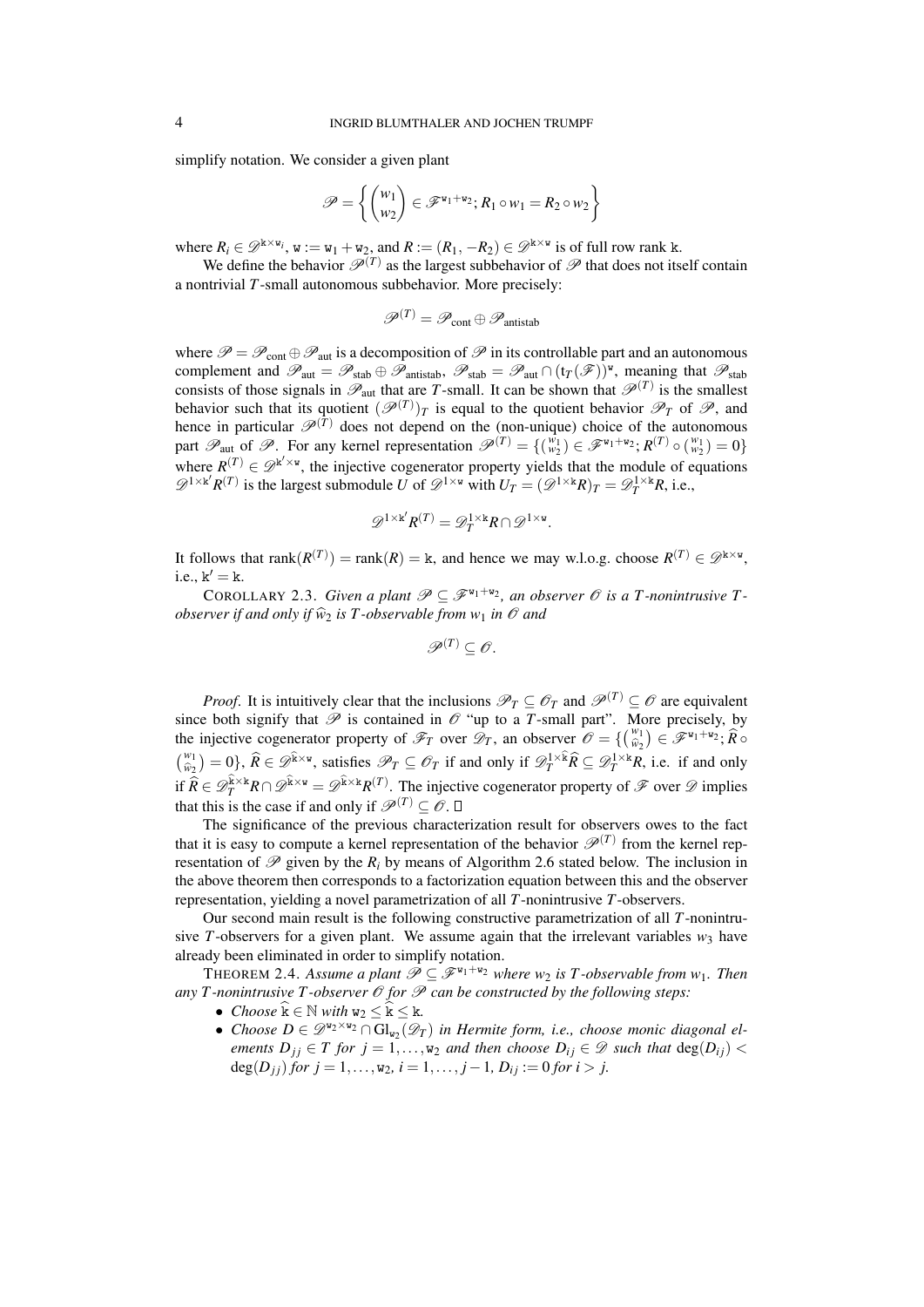*Choose a full row rank matrix*  $G_2 \in \mathscr{D}^{(k-w_2)\times (k-w_2)}$  *in Hermite form, and choose*  $G_1 \in \mathscr{D}^{\mathsf{w}_2 \times (\mathbf{k}-\mathsf{w}_2)}$  such that  $X := \begin{pmatrix} D & G_1 \\ 0 & G_2 \end{pmatrix} \in \mathscr{D}^{(\mathsf{w}_2 + (\mathbf{k}-\mathsf{w}_2)) \times (\mathsf{w}_2 + (\mathbf{k}-\mathsf{w}_2))} = \mathscr{D}^{\mathbf{k} \times \mathbf{k}}$  is in *Hermite form.*

• *Compute*  $\widehat{R} := X \widetilde{U} R^{(T)}$  *and define*  $\mathscr{O} := \{ w \in \mathscr{F}^w : \widehat{R} \circ w = 0 \}$  where

$$
\begin{pmatrix}\widetilde{E}\\0\end{pmatrix}=\widetilde{U}R_2^{\text{(T)}}\widetilde{V}
$$

*denotes the Smith form of*  $R_2^{(T)}$  *over*  $\mathscr D$  *where*  $R^{(T)} = (R_1^{(T)}$  $\mathcal{I}_{1}^{(T)}, -R_{2}^{(T)}$  $(\binom{T}{2}) \in \mathscr{D}^{k \times (w_1+w_2)}$ . Every possible choice for the parameters  $\widehat{\bf k}$  and  $X = \left( \begin{smallmatrix} D & G_1 \ 0 & G_2 \end{smallmatrix} \right)$  yields a different observer.

*Proof.* According to Corollary 2.3,  $\mathcal{O} = \{w \in \mathcal{F}^w : \hat{R} \circ w = 0\}$  is a *T*-nonintrusive *T*observer for P if and only if  $\hat{w}_2$  is T-observable from  $w_1$  in  $\mathcal O$  and  $\mathcal P^{(T)} \subset \mathcal O$ . Here we use the shortcut notation  $\hat{R} = (\hat{R}_1, -\hat{R}_2) \in \mathscr{D}^{k \times w}$  with  $w = w_1 + w_2$ , and we assume w.l.o.g. that rank $(\widehat{R}) = \widehat{k}$ . But  $\mathscr{P}^{(T)} \subseteq \mathscr{O}$  is equivalent to  $\widehat{R} \in \mathscr{D}^{k \times k} R^{(T)}$  since  $\mathscr{F}$  is an injective cogenerator over  $\mathscr{D}$ . This signifies that there exists  $\widetilde{X} \in \mathscr{D}^{k \times k}$  such that  $\widehat{R} = \widetilde{X}R^{(T)}$ . Since  $R^{(T)}$  has full row rank k by construction, the requirement rank( $\widehat{R}$ ) =  $\widehat{k}$  is equivalent to rank( $\widetilde{X}$ ) =  $\widehat{k}$ , and implies in particular that  $\widehat{k} \leq k$ .

 $\hat{w}_2$  is *T*-observable from  $w_1$  in  $\mathcal{O}$  if and only if the matrix  $\hat{R}_2 = \tilde{X}R_2^{(T)} \in \mathcal{D}^{k \times w_2}$  is left invertible over  $\mathscr{D}_T$  (and hence in particular  $w_2 \leq \hat{k}$ ). Since  $\tilde{V}$  is invertible over  $\mathscr{D}$ , this is the case if and only if  $\widehat{R}_2\widetilde{V} = \widetilde{X}\widetilde{U}^{-1}\widetilde{U}R_2^{(T)}$  $2\chi^{(T)}\widetilde{V} = \widetilde{X}\widetilde{U}^{-1}\left(\frac{\widetilde{E}}{0}\right)$  is invertible over  $\mathscr{D}_T$ . With *X* :=  $(X_I, X_{II}) := \widetilde{X} \widetilde{U}^{-1} \in \mathscr{D}^{\widetilde{\mathbf{k}} \times (\mathbf{w}_2 + (\mathbf{k} - \mathbf{w}_2))}$  this signifies that  $X_I \widetilde{E}$  is left invertible over  $\mathscr{D}_T$ , i.e. that  $X_I$  is so, since  $E \in Gl_{w_2}(\mathscr{D}_T)$  as a consequence of the assumed *T*-observability of  $w_2$  from  $w_1$ in  $\mathscr{P}$ .

Since the behavior  $\mathcal O$  is determined by the row space  $\mathscr D^{1\times k}\hat R$  and not by the matrix  $\hat R$ itself, and since different matrices X that are row equivalent over  $\mathscr{D}$  yield matrices  $\hat{R}$  that are row equivalent over  $\mathscr{D}$ , it is sufficient to consider only those full row rank matrices  $X$  that are in Hermite form. Then left invertibility of  $X_I$  over  $\mathscr{D}_T$  signifies that *X* is of the form asserted in the theorem.

Now assume that two choices  $(\hat{\mathbf{k}}, X)$  and  $(\hat{\mathbf{k}}', X')$  give rise to the same observer  $\mathcal{O}$ , i.e. that  $\mathscr{D}^{1\times \hat{k}}X\widetilde{U}R^{(T)} = \mathscr{D}^{1\times \hat{k}'}X'\widetilde{U}R^{(T)}$ . Since  $\widetilde{U}R^{(T)}$  is of full row rank k, it follows that  $\mathscr{D}^{1\times \hat{k}}X = \mathscr{D}^{1\times \hat{k}'}X'$ . Both *X* and *X'* being full row rank matrices in Hermite form, we deduce that  $\hat{\mathbf{k}} = \hat{\mathbf{k}}'$  and  $X = X'$ .

The above parametrization is significantly different from the parametrizations previously reported in the literature [3, 4, 5, 6, 7, 8, 9] in that it is one-to-one and all parameters are free, provided that we can parametrize the set *T*. The requirements for certain submatrices to be in Hermite form merely constrain the degrees of certain polynomial entries and hence the *number* of free parameters in the parametrization.

Those *T*-observers that are in addition i/o-observers appear naturally in the above parametrization; they correspond precisely to the (minimal) choice  $k = w_2$ . The above theorem hence also provides a full one-to-one parametrization of i/o-observers with only free parameters.

COROLLARY 2.5. A T-observer  $\mathcal O$  for  $\mathcal P$  constructed according to Theorem 2.4 is an *input/output behavior with input w<sub>1</sub> and output*  $\hat{w}_2$  *if and only if*  $\hat{k} = w_2$ *.* 

*Proof.* The *T*-observer  $\mathcal O$  is an input/output behavior with input  $w_1$  and output  $\hat w_2$  if and only if rank $(\hat{R}_1, -\hat{R}_2)$  = rank $(\hat{R}_2)$  = w<sub>2</sub>, cf. [2, Section 3.3] or [1, Theorem 2.69 on page 27]. The equality rank $(\widehat{R}_2) = w_2$  is satisfied for all  $\widehat{R}$  constructed in Theorem 2.4. More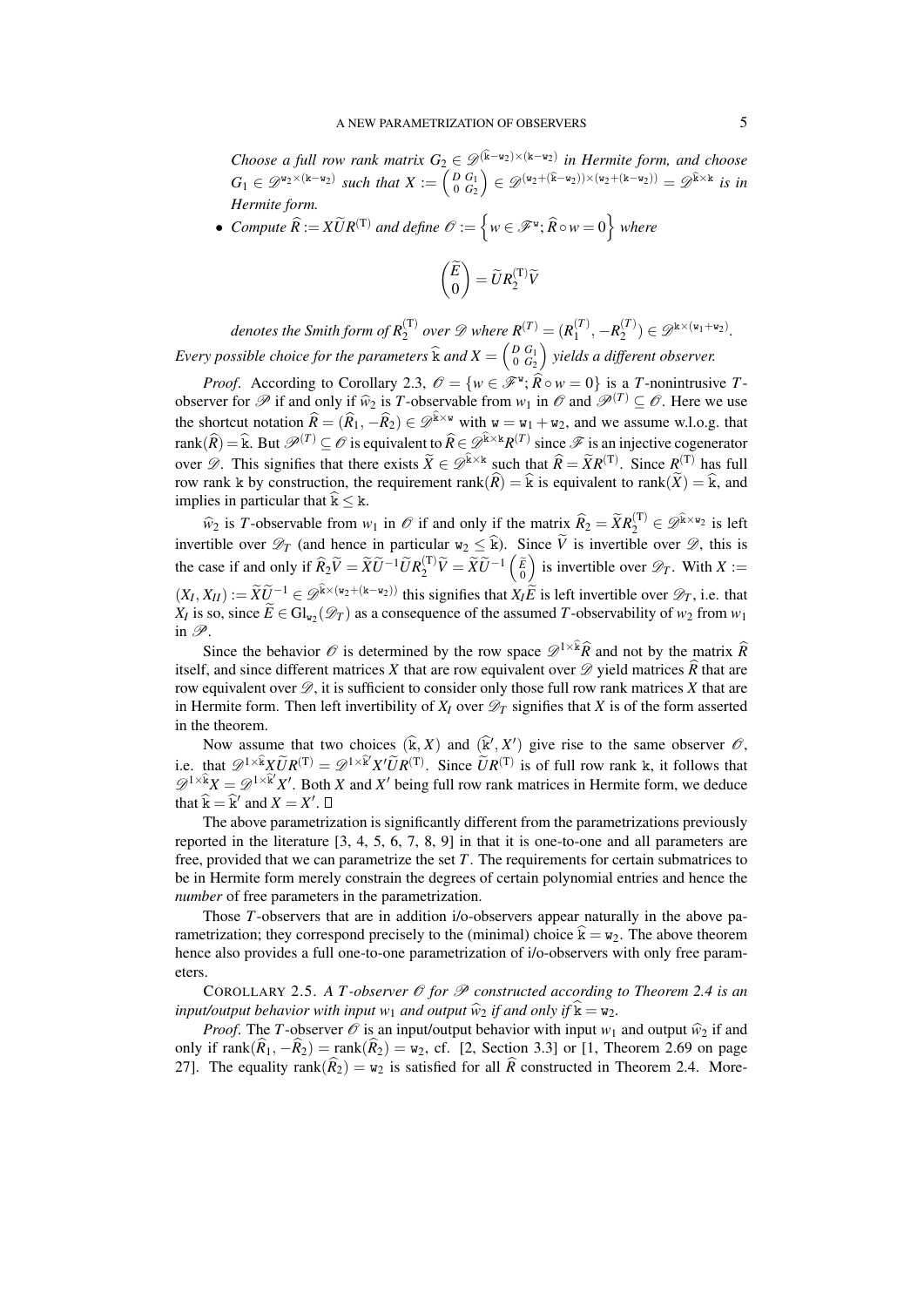over, rank $(\widehat{R})$  = rank $(X)$  =  $\widehat{k}$  by construction. It follows that  $\mathscr O$  has the required input/output structure if and only if  $\hat{\mathbf{k}} = \mathbf{w}_2$ .  $\Box$ 

Another important property of the parametrization in Theorem 2.4 is that it allows to characterize and construct all *T*-observers that are nonintrusive (rather than only *T*-nonintrusive). We only need to restrict the choice of  $G_2$  in the above theorem. Specifically, we need to choose a full row rank matrix  $\widetilde{G}_2 \in \mathscr{D}^{(k-w_2)\times(k-w_2)}$  in Hermite form, and define  $G_2$  as the Hermite form of  $\widetilde{G}_2A$ , where *A* can be computed from  $\widetilde{U}$ , *R* and  $R^{(T)}$ . The details of these computations will be published in a forthcoming paper.

We conclude this section with the following algorithm for the computation of  $R^{(T)}$ . Together with any of the well known algorithms for the computation of Smith forms, this algorithm allows to turn the parametrization provided in Theorem 2.4 into a constructive procedure.

ALGORITHM 2.6 (Construction of  $R^{(T)}$ ). *For given*  $R \in \mathscr{D}^{k \times w}$ , rank $(R) = k$ , we construct  $R^{(\text{T})} \in \mathscr{D}^{k \times w}$ , rank $(R^{(\text{T})}) = k$ , such that  $\mathscr{D}_T^{1 \times k} R \cap \mathscr{D}^{1 \times w} = \mathscr{D}^{1 \times k} R^{(\text{T})}$ . *Let*

$$
URV = (E, 0), \quad E = \begin{pmatrix} e_1 & 0 \\ & \ddots & \\ 0 & & e_k \end{pmatrix} \in \mathscr{D}^{k \times k}, \quad e_1 | \dots | e_k \in \mathscr{D},
$$

*be the Smith form of R w.r.t.*  $\mathcal{D}$ *. For each elementary divisor*  $e_i$  *we consider the prime factor decomposition*

$$
e_i = u_i \prod_{p \in \mathscr{P}} p^{\mu(p)} = u_i \underbrace{\prod_{p \in \mathscr{P}_1} p^{\mu(p)}}_{=: t_i} \underbrace{\prod_{p \in \mathscr{P}_2} p^{\mu(p)}}_{=: f_i} = u_i t_i f_i, \quad 0 \neq u_i \in F, \ \mu(p) \geq 0,
$$

*where*  $\mathscr P$  *denotes the set of all monic irreducible polynomials,*  $\mathscr P_1 := \mathscr P \cap T$  *are the primes in T, and*  $\mathcal{P}_2 := \mathcal{P} \setminus \mathcal{P}_1$ *. Define* 

$$
F:=\begin{pmatrix}f_1&0\\&\ddots&\\0&f_k\end{pmatrix}\quad and\quad R^{(\mathbf{T})}:=U^{-1}(F,0)V^{-1}\in\mathscr{D}^{k\times w}.
$$

*Then*  $R^{(T)}$  *has the required properties.* 

3. Conclusions. We have provided a novel characterization of observers for linear systems in the behavioral framework. This characterization takes the form of a generalized internal model principle, stating in essence that *T*-nonintrusive *T*-observers are exactly those observer systems that include the "undesirable" plant dynamics. Building on this characterization, we were able to derive a constructive, one-to-one parametrization of all *T*-nonintrusive *T*-observers for a given plant where this parametrization has only free parameters and nicely embeds a parametrization of all i/o-observers. The results reported in this paper generalize and extend all similar results known to the authors, including the classical results for linear time-invariant state space systems and the authors' own recent work in the area.

## REFERENCES

- [1] U. Oberst: Multidimensional constant linear systems. Acta Applicandae Mathematikae 20(1-2) (1990) 1–175
- [2] J.W. Polderman and J.C. Willems: Introduction to Mathematical Systms Theory. A Behavioral Approach. Springer-Verlag, New York, 1998
- [3] M.E. Valcher, J.C. Willems: Observer synthesis in the behavioral approach. IEEE Transactions on Automatatic Control 44(12) (1999) 2297–2307